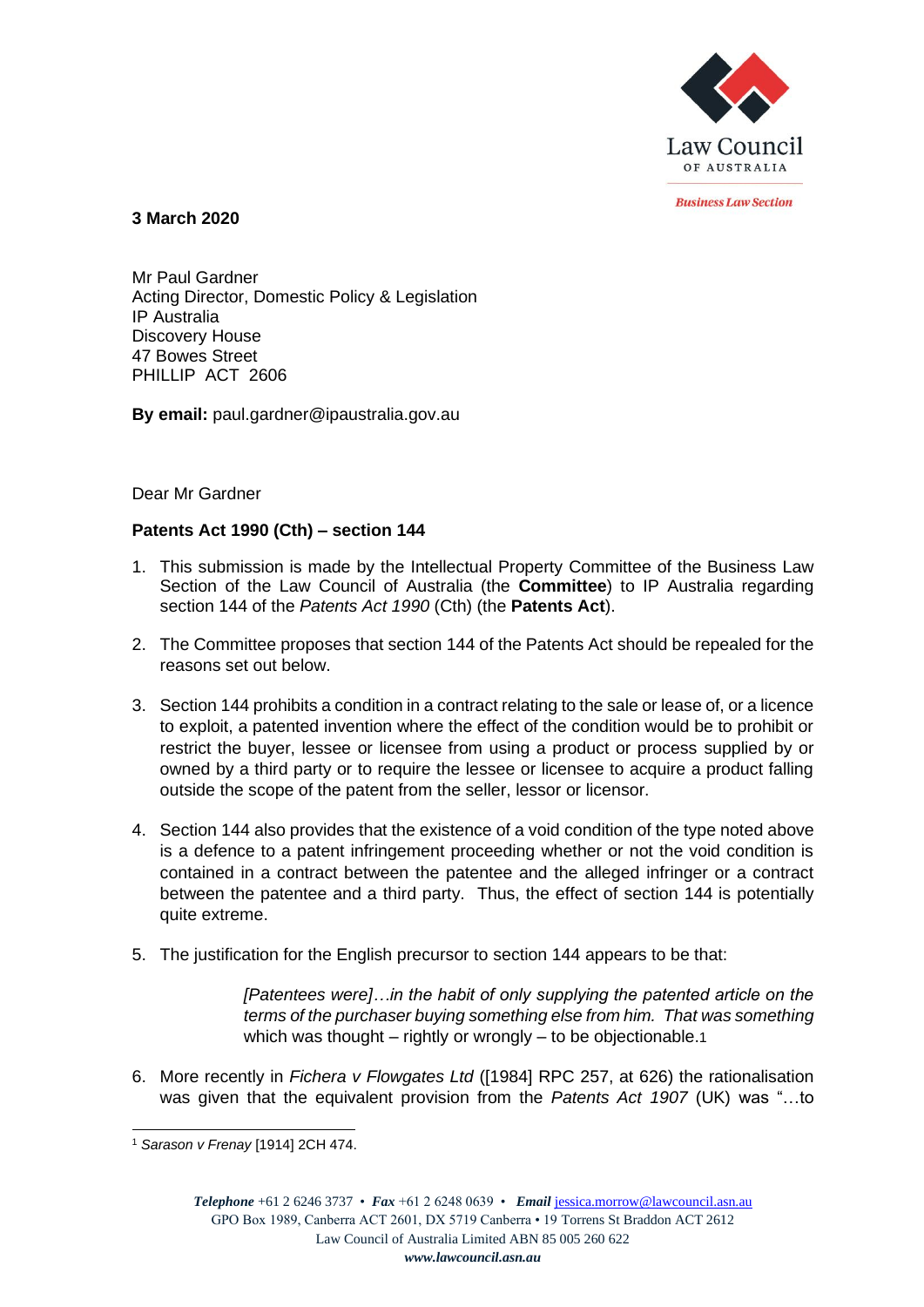prevent a patentee from abusing his monopoly by replacing restrictions on the acquisition and use of products other than the patented product."

- 7. These "evils" to which the section is directed are now dealt with by the restrictive trade practices provisions of the *Competition and Consumer Act 2010* (Cth). In particular, section 45 of that Act prohibits all contracts, arrangements, understandings and concerted practices which have the purpose or the effect or likely effect of substantially lessening competition in a relevant market. In more specific terms, section 47 prohibits the supply of goods or services on condition that the acquirer does not acquire from a competitor of the supplier or must acquire particular goods or services from a third party where there is the proscribed purpose, effect or likely effect. Finally, section 46 of the Act prohibits a person with a substantial degree of power in a market from engaging in conduct which has the purpose, effect or likely effect of substantially lessening competition in a relevant market. In each case, the Act also allows for the possibility that the otherwise prohibited conduct either does not have the proscribed effect or has public benefits which outweigh any anti-competitive effect.
- 8. The UK equivalent of section 144 of the Patents Act (section 44 of the *Patents Act 1977* (UK)) has been repealed but for agreements entered into before 1 March, 2000. The repeal was effected by the *Competition Act 1998 (Transitional, Consequential and Supplemental Provisions) Order 2000* (UK). The rationale for the repeal was that the provisions of the *Competition Act 1998* (UK) and Article 81 of the Treaty of Rome establishing the European Economic Community dealt with restrictive practices.
- 9. The Intellectual Property Advisory Committee chaired by John Stonier and which handed down its report in 1986 recommended that subsection 51(3) of the then *Trade Practices Act 1974* (Cth) be repealed and that section 112 (now aection 144) of the Patents Act also be repealed "leaving those matters to be regulated by the *Trade Practices Act*." The recommendations were not accepted.
- 10. In 2000, the Intellectual Property and Competition Review Committee (the **Ergas Committee**) again recommended that subsection 51(3) be repealed along with section 144 of the Patents Act. The Ergas Committee noted that the conduct targeted by section 144 was not necessarily anti-competitive and in most instances can in fact be efficiency enhancing.
- 11. In 2015, the Competition Policy Review (the **Harper Review**) again recommended that subsection 51(3) be repealed. In conjunction with that recommendation, the Harper Review also considered at p. 42:

*However, as is the case with other vertical supply arrangements, IP licences should remain exempt from the per se cartel provisions of the CCA insofar as they impose restrictions on goods or services produced through application of the licensed IP.*

- 12. That is, the Harper Review considered intellectual property licensing arrangements should be subject to the general competition test, not *per se* exemptions nor restrictions.
- 13. The repeal of section 144 of the Patents Act is also consistent with the Harper Review recommendation (recommendations 32 and 33) to repeal subsections 47(6) and (7) of